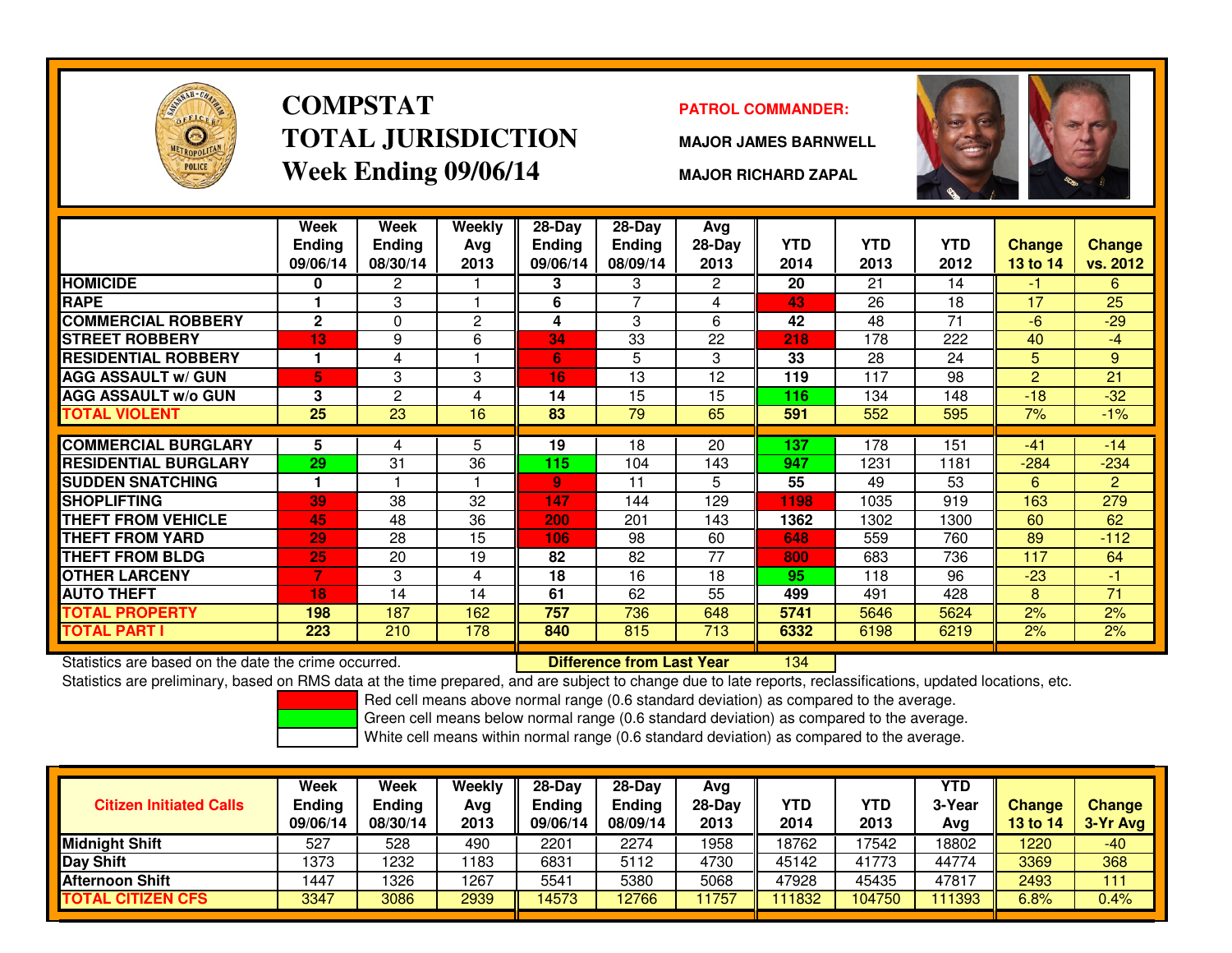

# **COMPSTATWEST CHATHAM PRECINCTWeek Ending 09/06/14**

**PRECINCT COMMANDER:**



**CAPT. CHARLES HALL**

|                             | Week<br><b>Ending</b><br>09/06/14 | Week<br><b>Ending</b><br>08/30/14 | Weekly<br>Avg<br>2013 | $28 - Day$<br><b>Ending</b><br>09/06/14 | 28-Day<br><b>Ending</b><br>08/09/14 | Avg<br>$28-Day$<br>2013 | <b>YTD</b><br>2014 | <b>YTD</b><br>2013 | <b>YTD</b><br>2012 | Change<br>13 to 14 | <b>Change</b><br>vs. 2012 |
|-----------------------------|-----------------------------------|-----------------------------------|-----------------------|-----------------------------------------|-------------------------------------|-------------------------|--------------------|--------------------|--------------------|--------------------|---------------------------|
| <b>HOMICIDE</b>             | 0                                 | $\Omega$                          | $\Omega$              |                                         |                                     | $\Omega$                |                    | 2                  | 0                  | -1                 |                           |
| <b>RAPE</b>                 | $\mathbf{0}$                      |                                   | $\Omega$              |                                         | $\overline{2}$                      |                         | 11                 | 6                  | 5                  | 5                  | 6                         |
| <b>COMMERCIAL ROBBERY</b>   |                                   | 0                                 | 0                     |                                         | 0                                   |                         | 6                  | 4                  | 15                 | $\overline{2}$     | $-9$                      |
| <b>STREET ROBBERY</b>       |                                   | $\overline{2}$                    | $\Omega$              | 3                                       | 6                                   | $\overline{2}$          | 22                 | 19                 | 29                 | 3                  | $-7$                      |
| <b>RESIDENTIAL ROBBERY</b>  | $\bf{0}$                          | 2                                 | 0                     | $\overline{2}$                          | $\overline{2}$                      |                         | 10 <sub>1</sub>    | 5                  | 2                  | 5                  | 8                         |
| <b>AGG ASSAULT w/ GUN</b>   | $\mathbf{0}$                      |                                   | $\Omega$              | $\mathbf{2}$                            | 3                                   |                         | 11                 | 12                 | 11                 | -1                 | $\Omega$                  |
| <b>AGG ASSAULT w/o GUN</b>  |                                   | $\Omega$                          |                       |                                         | $\Omega$                            | 3                       | 13                 | 23                 | 21                 | $-10$              | $-8$                      |
| <b>TOTAL VIOLENT</b>        | 3                                 | 6                                 | $\overline{2}$        | 11                                      | 14                                  | 8                       | 74                 | 71                 | 83                 | 4%                 | $-11%$                    |
|                             |                                   |                                   |                       |                                         |                                     |                         |                    |                    |                    |                    |                           |
| <b>COMMERCIAL BURGLARY</b>  | 3                                 | 0                                 |                       | 6                                       | 3                                   | 2                       | 31                 | 22                 | 23                 | 9                  | 8                         |
| <b>RESIDENTIAL BURGLARY</b> | 7                                 | 4                                 | 6                     | 18                                      | 13                                  | 25                      | 174                | 202                | 190                | $-28$              | $-16$                     |
| <b>SUDDEN SNATCHING</b>     | $\mathbf{0}$                      | $\Omega$                          | $\Omega$              | $\mathbf{0}$                            | $\Omega$                            | 0                       | 4                  | $\Omega$           | 7                  | 4                  | $-3$                      |
| <b>SHOPLIFTING</b>          | 4                                 | 6                                 | 3                     | 18                                      | 18                                  | 12                      | 180                | 101                | 87                 | 79                 | 93                        |
| <b>THEFT FROM VEHICLE</b>   | 5                                 | 4                                 | 5                     | 22                                      | 20                                  | 21                      | 207                | 181                | 179                | 26                 | 28                        |
| <b>THEFT FROM YARD</b>      | 3                                 | 6                                 | $\overline{2}$        | 13                                      | 12                                  | 8                       | 99                 | 73                 | 118                | 26                 | $-19$                     |
| <b>THEFT FROM BLDG</b>      | 4                                 | 5                                 | 3                     | 13                                      | 12                                  | 11                      | 136                | 95                 | 120                | 41                 | 16                        |
| <b>OTHER LARCENY</b>        | 2                                 |                                   |                       | 5                                       | 3                                   | 2                       | 21                 | 9                  | 16                 | 12                 | 5                         |
| <b>AUTO THEFT</b>           | 3                                 | $\mathbf{c}$                      | $\overline{2}$        | 10                                      | 9                                   | 9                       | 92                 | 72                 | 57                 | 20                 | $\overline{35}$           |
| TOTAL PROPERTY              | 31                                | 28                                | 23                    | 105                                     | 90                                  | 91                      | 944                | 755                | 797                | 25%                | 18%                       |
| TOTAL PART I                | 34                                | 34                                | 25                    | 116                                     | 104                                 | 99                      | 1018               | 826                | 880                | 23%                | 16%                       |

Statistics are based on the date the crime occurred. **Difference from Last Year** 

<sup>192</sup>

Statistics are preliminary, based on RMS data at the time prepared, and are subject to change due to late reports, reclassifications, updated locations, etc.

Red cell means above normal range (0.6 standard deviation) as compared to the average.

Green cell means below normal range (0.6 standard deviation) as compared to the average.

| <b>Citizen Initiated Calls</b> | Week<br><b>Ending</b><br>09/06/14 | Week<br><b>Ending</b><br>08/30/14 | Weekly<br>Avg<br>2013 | $28-Day$<br><b>Ending</b><br>09/06/14 | $28-Dav$<br><b>Ending</b><br>08/09/14 | Avg<br>28-Day<br>2013 | YTD<br>2014 | YTD<br>2013 | <b>YTD</b><br>3-Year<br>Avg | <b>Change</b><br>13 to 14 | <b>Change</b><br>3-Yr Avg |
|--------------------------------|-----------------------------------|-----------------------------------|-----------------------|---------------------------------------|---------------------------------------|-----------------------|-------------|-------------|-----------------------------|---------------------------|---------------------------|
| <b>Midnight Shift</b>          | 99                                | ∣13                               | 97                    | 440                                   | 461                                   | 389                   | 3726        | 3443        | 3734                        | 283                       | -8                        |
| Day Shift                      | 257                               | 260                               | 242                   | 2575                                  | 1001                                  | 967                   | 9184        | $861 -$     | 9085                        | 573                       | 99                        |
| <b>Afternoon Shift</b>         | 277                               | 264                               | 259                   | 1107                                  | 994                                   | 1036                  | 10006       | 9316        | 9833                        | 690                       | 173                       |
| <b>TOTAL CITIZEN CFS</b>       | 633                               | 633                               | 598                   | 4122                                  | 2456                                  | 2392                  | 22916       | 21370       | 22652                       | 7.2%                      | .2%                       |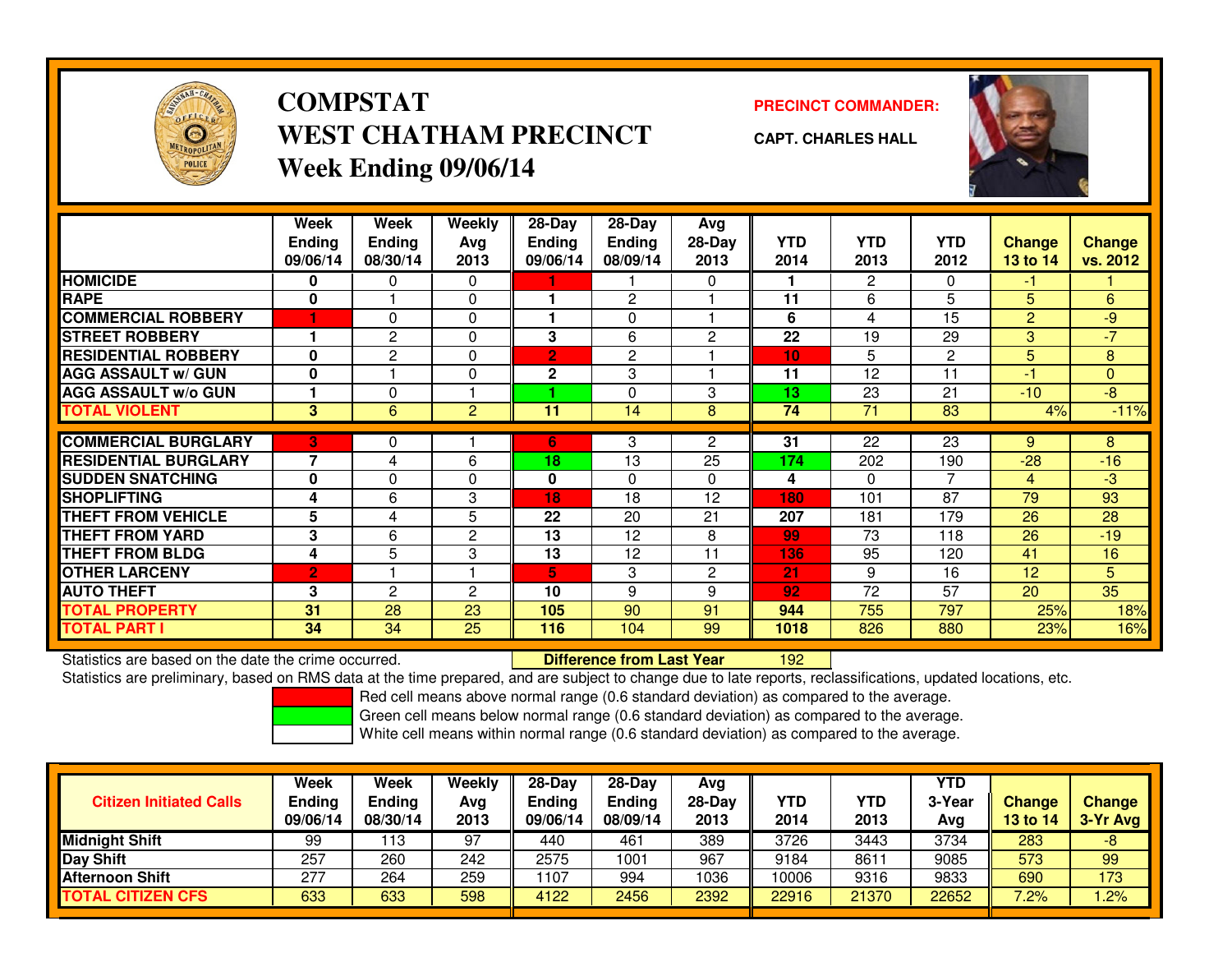

# **COMPSTATDOWNTOWN PRECINCTWeek Ending 09/06/14**

**PRECINCT COMMANDER:**

**CAPT. BEN HERRON**



|                             | <b>Week</b><br><b>Ending</b><br>09/06/14 | <b>Week</b><br><b>Ending</b><br>08/30/14 | <b>Weekly</b><br>Avg<br>2013 | $28-Day$<br><b>Ending</b><br>09/06/14 | 28-Day<br><b>Ending</b><br>08/09/14 | Avg<br>28-Day<br>2013 | <b>YTD</b><br>2014 | <b>YTD</b><br>2013 | YTD<br>2012 | <b>Change</b><br>13 to 14 | <b>Change</b><br>vs. 2012 |
|-----------------------------|------------------------------------------|------------------------------------------|------------------------------|---------------------------------------|-------------------------------------|-----------------------|--------------------|--------------------|-------------|---------------------------|---------------------------|
| <b>HOMICIDE</b>             | 0                                        |                                          | 0                            |                                       |                                     |                       | 3.                 | 8                  | 5           | $-5$                      | $-2$                      |
| <b>RAPE</b>                 | $\bf{0}$                                 |                                          | $\Omega$                     |                                       |                                     |                       | 7                  | 6                  | 5           |                           | $\overline{2}$            |
| <b>COMMERCIAL ROBBERY</b>   | 0                                        | 0                                        | $\Omega$                     | 0                                     | 0                                   |                       | 4                  | 9                  | 8           | $-5$                      | $-4$                      |
| <b>STREET ROBBERY</b>       | $\mathbf{2}$                             | 3                                        | $\overline{c}$               | 8                                     | 9                                   | 8                     | 54                 | 68                 | 69          | $-14$                     | $-15$                     |
| <b>RESIDENTIAL ROBBERY</b>  | $\bf{0}$                                 | 0                                        | 0                            | 0                                     | $\Omega$                            |                       |                    | 5.                 | 5           | $-4$                      | $-4$                      |
| <b>AGG ASSAULT w/ GUN</b>   |                                          | 0                                        |                              | 3                                     | $\mathbf{2}$                        | 3                     | 23                 | 29                 | 17          | $-6$                      | 6                         |
| <b>AGG ASSAULT w/o GUN</b>  |                                          | 0                                        |                              | 6                                     | 6                                   | 4                     | 30                 | 29                 | 46          |                           | $-16$                     |
| <b>TOTAL VIOLENT</b>        | 4                                        | 5                                        | 4                            | 19                                    | $\overline{19}$                     | 18                    | 122                | 154                | 155         | $-21%$                    | $-21%$                    |
|                             |                                          |                                          |                              |                                       |                                     |                       |                    |                    |             |                           |                           |
| <b>COMMERCIAL BURGLARY</b>  |                                          | 0                                        |                              | $\overline{2}$                        | $\overline{2}$                      | 3                     | 24                 | 22                 | 21          | $\overline{2}$            | 3                         |
| <b>RESIDENTIAL BURGLARY</b> | $\bf{0}$                                 | 6                                        | 3                            | 13                                    | 15                                  | 13                    | 77                 | 117                | 108         | $-40$                     | $-31$                     |
| <b>SUDDEN SNATCHING</b>     |                                          | 0                                        |                              | 5                                     | 4                                   | $\overline{2}$        | 20                 | 27                 | 25          | $-7$                      | $-5$                      |
| <b>ISHOPLIFTING</b>         | 3                                        | 4                                        | 4                            | 15                                    | 19                                  | 17                    | 158                | 141                | 94          | 17                        | 64                        |
| <b>THEFT FROM VEHICLE</b>   | 8                                        | 15                                       | 7                            | 51                                    | 57                                  | 29                    | 370                | 264                | 265         | 106                       | 105                       |
| <b>THEFT FROM YARD</b>      |                                          | 3                                        | 4                            | 18                                    | 17                                  | 18                    | 169                | 175                | 161         | $-6$                      | 8                         |
| <b>THEFT FROM BLDG</b>      | 2                                        | 3                                        | 4                            | 14                                    | 19                                  | 15                    | 182                | 125                | 163         | 57                        | 19                        |
| <b>OTHER LARCENY</b>        | 1                                        |                                          |                              | 3                                     | 4                                   | 4                     | 16                 | 32                 | 19          | $-16$                     | $-3$                      |
| <b>AUTO THEFT</b>           | 5                                        | 4                                        | 2                            | 18                                    | 16                                  | 9                     | 95                 | 83                 | 66          | 12 <sup>2</sup>           | 29                        |
| <b>TOTAL PROPERTY</b>       | 28                                       | 36                                       | 27                           | 139                                   | 153                                 | 110                   | 1111               | 986                | 922         | 13%                       | 20%                       |
| <b>TOTAL PART I</b>         | 32                                       | 41                                       | 32                           | 158                                   | 172                                 | 128                   | 1233               | 1140               | 1077        | 8%                        | 14%                       |

Statistics are based on the date the crime occurred. **Difference from Last Year** 

Statistics are based on the date the crime occurred. **Difference from Last Year Net archicle Statistics** are based on RMS data at the time prepared, and are subject to change due to late reports, reclassifications, updated

Red cell means above normal range (0.6 standard deviation) as compared to the average.

Green cell means below normal range (0.6 standard deviation) as compared to the average.

| <b>Citizen Initiated Calls</b> | <b>Week</b><br><b>Ending</b><br>09/06/14 | Week<br><b>Ending</b><br>08/30/14 | Weekly<br>Avg<br>2013 | $28-Day$<br>Ending<br>09/06/14 | 28-Day<br><b>Ending</b><br>08/09/14 | Avg<br>$28-Dav$<br>2013 | <b>YTD</b><br>2014 | YTD<br>2013 | YTD<br>3-Year<br>Ava | <b>Change</b><br>13 to 14 | <b>Change</b><br>3-Yr Avg |
|--------------------------------|------------------------------------------|-----------------------------------|-----------------------|--------------------------------|-------------------------------------|-------------------------|--------------------|-------------|----------------------|---------------------------|---------------------------|
| Midnight Shift                 | 101                                      |                                   | 107                   | 451                            | 465                                 | 428                     | 4086               | 3871        | 4142                 | 215                       | $-56$                     |
| Day Shift                      | 255                                      | 198                               | 208                   | 935                            | 900                                 | 832                     | 7842               | 7432        | 7795                 | 410                       | 47                        |
| <b>Afternoon Shift</b>         | 271                                      | 232                               | 226                   | 997                            | 994                                 | 905                     | 8723               | 8194        | 8490                 | 529                       | 233                       |
| <b>TOTAL CITIZEN CFS</b>       | 627                                      | 541                               | 541                   | 2383                           | 2359                                | 2165                    | 20651              | 19497       | 20427                | 5.9%                      | $1.1\%$                   |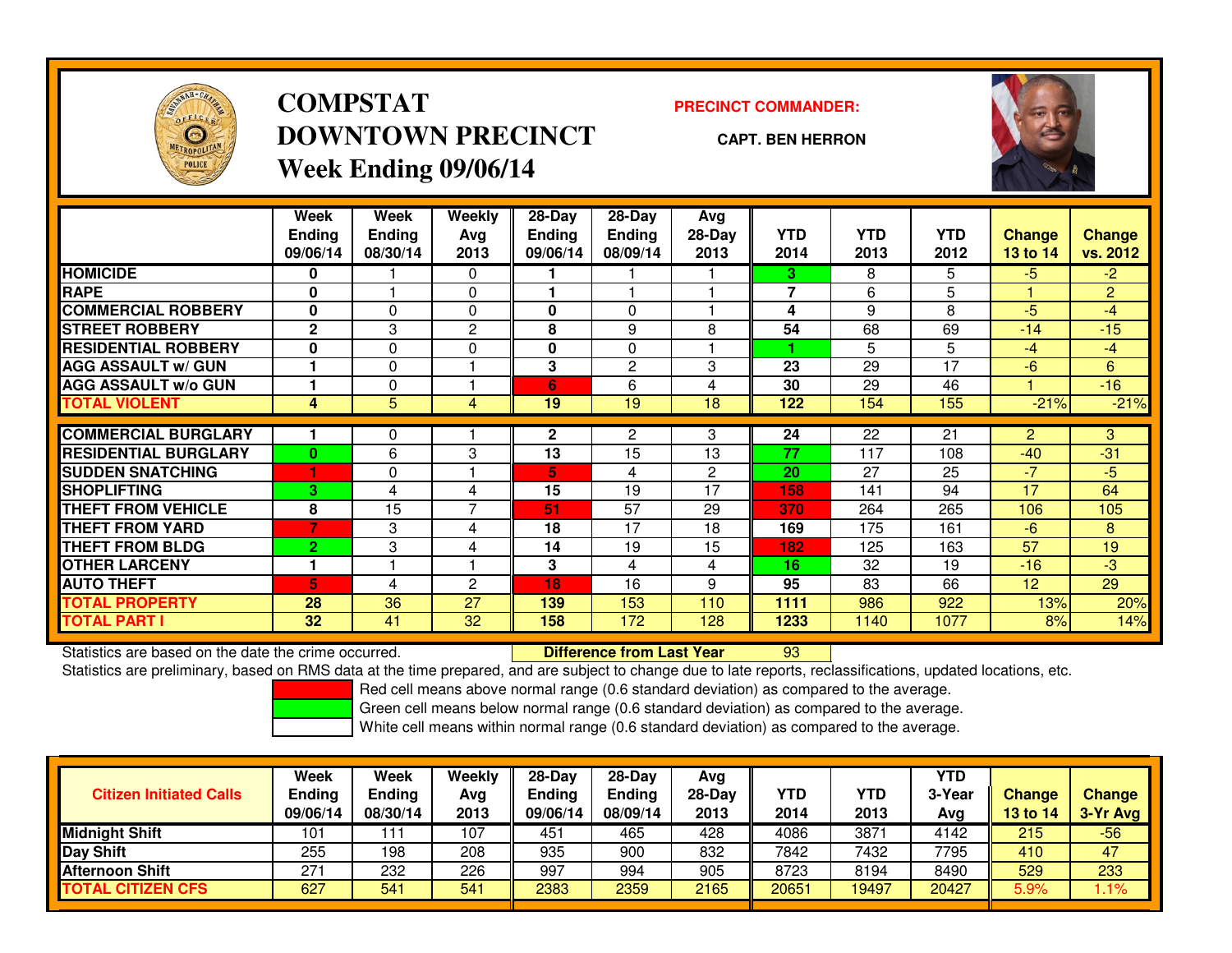

# **COMPSTATCENTRAL PRECINCT CAPT. DEVONN ADAMSWeek Ending 09/06/14**

**PRECINCT COMMANDER:**



|                             | Week<br><b>Ending</b><br>09/06/14 | Week<br><b>Ending</b><br>08/30/14 | Weekly<br>Avg<br>2013 | $28$ -Day<br><b>Ending</b><br>09/06/14 | $28-Day$<br><b>Ending</b><br>08/09/14 | Avg<br>28-Day<br>2013 | <b>YTD</b><br>2014 | <b>YTD</b><br>2013 | <b>YTD</b><br>2012 | <b>Change</b><br>13 to 14 | <b>Change</b><br>vs. 2012 |
|-----------------------------|-----------------------------------|-----------------------------------|-----------------------|----------------------------------------|---------------------------------------|-----------------------|--------------------|--------------------|--------------------|---------------------------|---------------------------|
| <b>HOMICIDE</b>             | 0                                 | $\Omega$                          | $\Omega$              | 0                                      | 0                                     |                       | 11                 | 6                  | 5                  | 5                         | 6.                        |
| <b>RAPE</b>                 | 0                                 | 0                                 | 0                     |                                        |                                       | $\Omega$              | 8                  | 5                  |                    | 3                         | $\overline{\phantom{a}}$  |
| <b>COMMERCIAL ROBBERY</b>   | 0                                 | $\Omega$                          | 0                     | $\bf{0}$                               |                                       |                       | 11                 | 11                 | 9                  | $\Omega$                  | $\overline{2}$            |
| <b>STREET ROBBERY</b>       | 5                                 | 2                                 |                       | 10                                     | 5                                     | 5                     | 73                 | 43                 | 54                 | 30                        | 19                        |
| <b>RESIDENTIAL ROBBERY</b>  | 0                                 |                                   | $\Omega$              | и                                      |                                       |                       | 5                  | 5                  | 3                  | $\Omega$                  | $\overline{2}$            |
| <b>AGG ASSAULT w/ GUN</b>   | 3                                 | $\Omega$                          |                       | 6                                      | 4                                     | 4                     | 50                 | 39                 | 37                 | 11                        | 13                        |
| <b>AGG ASSAULT w/o GUN</b>  | $\bf{0}$                          | 0                                 |                       | $\overline{2}$                         | 4                                     | 4                     | 32                 | 41                 | 35                 | $-9$                      | $\overline{3}$            |
| <b>TOTAL VIOLENT</b>        | 8                                 | 3                                 | 4                     | 20                                     | 16                                    | 17                    | 190                | 150                | 144                | 27%                       | 32%                       |
|                             |                                   |                                   |                       |                                        |                                       |                       |                    |                    |                    |                           |                           |
| <b>COMMERCIAL BURGLARY</b>  |                                   |                                   | 2                     | 3                                      | 3                                     |                       | 27                 | 61                 | 31                 | $-34$                     | $-4$                      |
| <b>RESIDENTIAL BURGLARY</b> | 10                                | 10                                | 9                     | 37                                     | 33                                    | 37                    | 291                | 311                | 341                | $-20$                     | $-50$                     |
| <b>SUDDEN SNATCHING</b>     | 0                                 |                                   | $\Omega$              | 3                                      | 5                                     |                       | 12                 | 8                  | 9                  | $\overline{4}$            | 3                         |
| <b>SHOPLIFTING</b>          | $\mathbf{2}$                      | 2                                 | 2                     | 9                                      | 8                                     | 8                     | 71                 | 69                 | 25                 | 2                         | 46                        |
| <b>THEFT FROM VEHICLE</b>   | 12                                | 14                                | 9                     | 52                                     | 50                                    | 36                    | 321                | 322                | 318                | $-1$                      | 3                         |
| <b>THEFT FROM YARD</b>      | 11                                | 9                                 | $\overline{4}$        | 37                                     | 30                                    | 16                    | 175                | 141                | 203                | 34                        | $-28$                     |
| <b>THEFT FROM BLDG</b>      | 3                                 | 2                                 | 4                     | 11                                     | 14                                    | 17                    | 161                | 141                | 123                | 20                        | 38                        |
| <b>OTHER LARCENY</b>        |                                   | $\Omega$                          |                       | 3                                      | 3                                     | 4                     | 12                 | 20                 | 13                 | $-8$                      | $-1$                      |
| <b>AUTO THEFT</b>           | 4                                 | $\mathbf{2}$                      | 4                     | 14                                     | 17                                    | 17                    | 158                | 150                | 105                | 8                         | 53                        |
| <b>TOTAL PROPERTY</b>       | 44                                | 41                                | 35                    | 169                                    | 163                                   | 142                   | 1228               | 1223               | 1168               | 0%                        | 5%                        |
| <b>TOTAL PART I</b>         | 52                                | 44                                | 40                    | 189                                    | 179                                   | 159                   | 1418               | 1373               | 1312               | 3%                        | 8%                        |

Statistics are based on the date the crime occurred. **Difference from Last Year** 

Statistics are based on the date the crime occurred. **Externee the Luid Confference from Last Year Mated Action**<br>Statistics are preliminary, based on RMS data at the time prepared, and are subject to change due to late rep

Red cell means above normal range (0.6 standard deviation) as compared to the average.

Green cell means below normal range (0.6 standard deviation) as compared to the average.

| <b>Citizen Initiated Calls</b> | Week<br><b>Ending</b><br>09/06/14 | Week<br><b>Ending</b><br>08/30/14 | Weekly<br>Avg<br>2013 | $28-Day$<br><b>Ending</b><br>09/06/14 | 28-Dav<br><b>Ending</b><br>08/09/14 | Avg<br>$28-Dav$<br>2013 | YTD<br>2014 | YTD<br>2013 | YTD<br>3-Year<br>Avg | <b>Change</b><br><b>13 to 14</b> | Change<br>3-Yr Avg |
|--------------------------------|-----------------------------------|-----------------------------------|-----------------------|---------------------------------------|-------------------------------------|-------------------------|-------------|-------------|----------------------|----------------------------------|--------------------|
| <b>Midnight Shift</b>          | 126                               | 110                               | 105                   | 508                                   | 516                                 | 419                     | 4115        | 3801        | 4106                 | 314                              | 9                  |
| Day Shift                      | 278                               | 225                               | 249                   | 1075                                  | 1075                                | 996                     | 9512        | 8731        | 9032                 | 781                              | 480                |
| <b>Afternoon Shift</b>         | 315                               | 273                               | 263                   | 146                                   | 132                                 | 1050                    | 9780        | 9507        | 10064                | 273                              | $-284$             |
| <b>TOTAL CITIZEN CFS</b>       | 719                               | 608                               | 616                   | 2729                                  | 2723                                | 2465                    | 23407       | 22039       | 23202                | 6.2%                             | 0.9%               |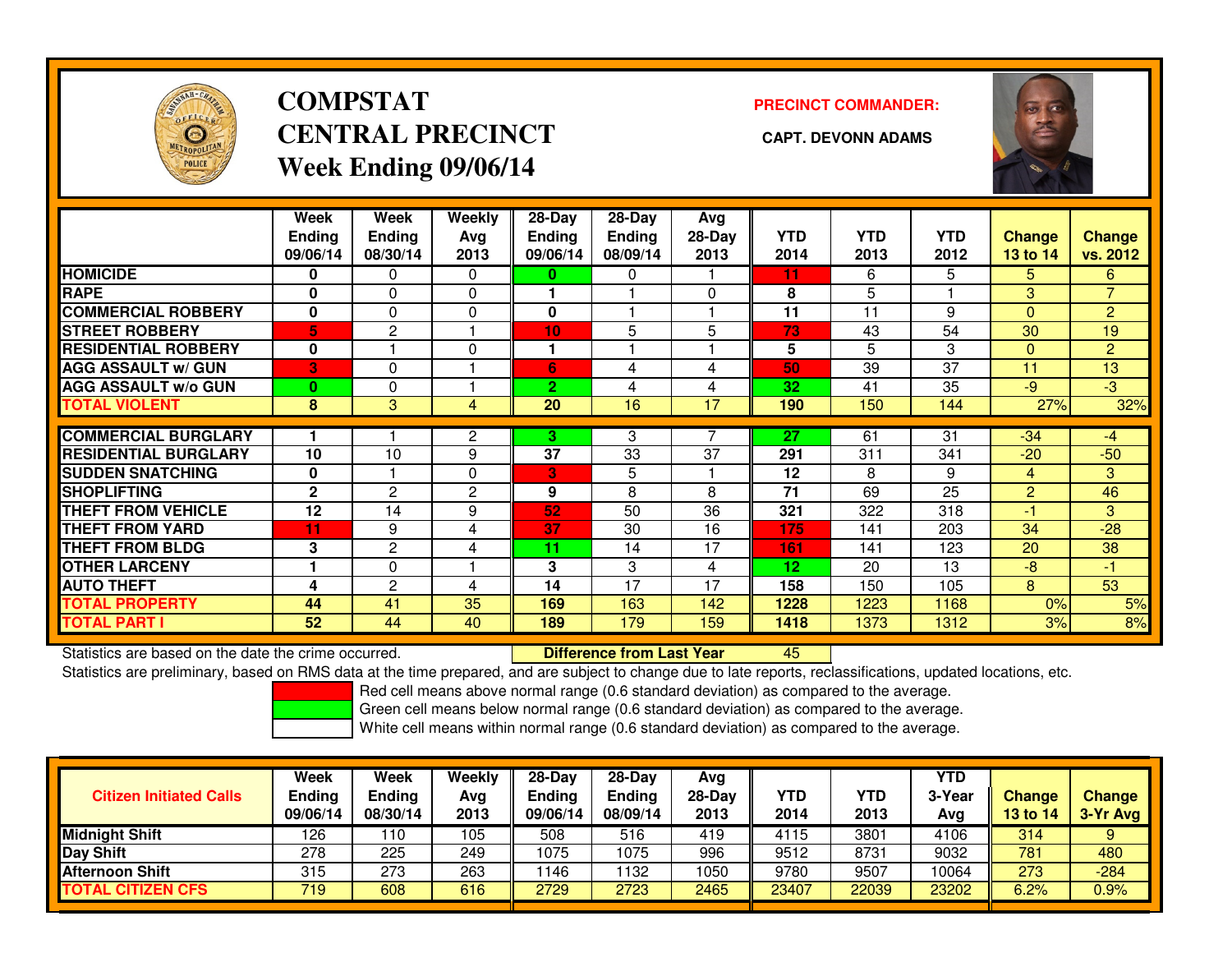

### **COMPSTAT PRECINCT COMMANDER: SOUTHSIDE PRECINCT CAPT. TERRY SHOOPWeek Ending 09/06/14**



|                             | Week<br><b>Ending</b><br>09/06/14 | Week<br><b>Ending</b><br>08/30/14 | Weekly<br>Avg<br>2013 | $28-Day$<br><b>Endina</b><br>09/06/14 | $28-Day$<br><b>Ending</b><br>08/09/14 | Avg<br>$28-Day$<br>2013 | <b>YTD</b><br>2014 | <b>YTD</b><br>2013 | YTD<br>2012 | Change<br>13 to 14 | <b>Change</b><br>vs. 2012 |
|-----------------------------|-----------------------------------|-----------------------------------|-----------------------|---------------------------------------|---------------------------------------|-------------------------|--------------------|--------------------|-------------|--------------------|---------------------------|
| <b>HOMICIDE</b>             | 0                                 | 0                                 | $\Omega$              | 0                                     | $\Omega$                              | $\Omega$                |                    | 3                  | 0           | $-2$               |                           |
| <b>RAPE</b>                 | 0                                 | 0                                 | 0                     |                                       |                                       |                         | 5                  | 4                  | 4           |                    |                           |
| <b>COMMERCIAL ROBBERY</b>   | $\bf{0}$                          | 0                                 | $\mathbf{0}$          | 1                                     |                                       | $\overline{2}$          | 14                 | 14                 | 27          | $\mathbf{0}$       | $-13$                     |
| <b>STREET ROBBERY</b>       | $\overline{2}$                    |                                   |                       | 8                                     | 10                                    | 3                       | 40                 | 20                 | 37          | 20                 | 3                         |
| <b>RESIDENTIAL ROBBERY</b>  | 0                                 | 0                                 | $\Omega$              |                                       |                                       |                         | 10                 | 5                  | 8           | 5                  | $\overline{2}$            |
| <b>AGG ASSAULT w/ GUN</b>   | $\bf{0}$                          |                                   | 0                     | $\mathbf{2}$                          | 2                                     |                         | 7                  | 9                  | 11          | $-2$               | -4                        |
| <b>AGG ASSAULT w/o GUN</b>  |                                   |                                   | 0                     | 3                                     | $\mathbf{2}$                          | $\overline{2}$          | 13                 | 23                 | 20          | $-10^{-}$          | $-7$                      |
| <b>TOTAL VIOLENT</b>        | 3                                 | 3                                 | 2                     | 16                                    | 17                                    | 10                      | 90                 | 78                 | 107         | 15%                | $-16%$                    |
|                             |                                   |                                   |                       |                                       |                                       |                         |                    |                    |             |                    |                           |
| <b>COMMERCIAL BURGLARY</b>  | 0                                 | 2                                 |                       | $\mathbf{2}$                          | 4                                     | 4                       | 27                 | 42                 | 53          | $-15$              | $-26$                     |
| <b>RESIDENTIAL BURGLARY</b> | $\overline{2}$                    | 6                                 | 8                     | 26                                    | 26                                    | 31                      | 159                | 268                | 263         | $-109$             | $-104$                    |
| <b>SUDDEN SNATCHING</b>     | 0                                 | $\Omega$                          | $\Omega$              |                                       | 2                                     |                         | 9                  | 7                  | 7           | $\overline{2}$     | $\overline{2}$            |
| <b>SHOPLIFTING</b>          | 19                                | 12                                | 15                    | 55                                    | 52                                    | 58                      | 462                | 484                | 488         | $-22$              | $-26$                     |
| <b>THEFT FROM VEHICLE</b>   | 15                                | $\overline{7}$                    | $\overline{7}$        | 50                                    | 47                                    | 28                      | 256                | 261                | 281         | $-5$               | $-25$                     |
| <b>THEFT FROM YARD</b>      | 3                                 | 4                                 | $\overline{c}$        | 12                                    | 15                                    | 8                       | 87                 | 74                 | 132         | 13                 | $-45$                     |
| <b>THEFT FROM BLDG</b>      | 8                                 | ⇁                                 | 5                     | 27                                    | 25                                    | 19                      | 156                | 177                | 180         | $-21$              | $-24$                     |
| <b>OTHER LARCENY</b>        | $\overline{2}$                    | 0                                 |                       | 5                                     | 4                                     | 4                       | 23                 | 32                 | 22          | $-9$               |                           |
| <b>AUTO THEFT</b>           | 4                                 | 5                                 | $\overline{c}$        | 12                                    | 13                                    | 9                       | 70                 | 86                 | 114         | $-16$              | $-44$                     |
| <b>TOTAL PROPERTY</b>       | 53                                | 43                                | 41                    | 190                                   | 188                                   | 163                     | 1249               | 1431               | 1540        | $-13%$             | $-19%$                    |
| <b>TOTAL PART I</b>         | 56                                | 46                                | 43                    | 206                                   | 205                                   | 173                     | 1339               | 1509               | 1647        | $-11%$             | $-19%$                    |

Statistics are based on the date the crime occurred. **Difference from Last Year** 

-170

Statistics are preliminary, based on RMS data at the time prepared, and are subject to change due to late reports, reclassifications, updated locations, etc.

Red cell means above normal range (0.6 standard deviation) as compared to the average.

Green cell means below normal range (0.6 standard deviation) as compared to the average.

|                                | Week               | Week                      | Weekly      | $28-Day$           | $28$ -Day          | Avg            |             |             | <b>YTD</b>    |                                  |                           |
|--------------------------------|--------------------|---------------------------|-------------|--------------------|--------------------|----------------|-------------|-------------|---------------|----------------------------------|---------------------------|
| <b>Citizen Initiated Calls</b> | Ending<br>09/06/14 | <b>Ending</b><br>08/30/14 | Avg<br>2013 | Ending<br>09/06/14 | Endina<br>08/09/14 | 28-Day<br>2013 | YTD<br>2014 | YTD<br>2013 | 3-Year<br>Avg | <b>Change</b><br><b>13 to 14</b> | <b>Change</b><br>3-Yr Avg |
| <b>Midnight Shift</b>          | 88                 | 95                        | 86          | 379                | 416                | 343            | 3241        | 3030        | 3253          | 211                              | $-12$                     |
| Day Shift                      | 329                | 287                       | 238         | 1188               | 1068               | 950            | 9243        | 8289        | 9032          | 954                              | 211                       |
| <b>Afternoon Shift</b>         | 306                | 281                       | 244         | 1145               | 126                | 976            | 9181        | 8558        | 9096          | 623                              | 85                        |
| <b>TOTAL CITIZEN CFS</b>       | 723                | 663                       | 567         | 2712               | 2610               | 2269           | 21665       | 19877       | 21381         | 9.0%                             | .3%                       |